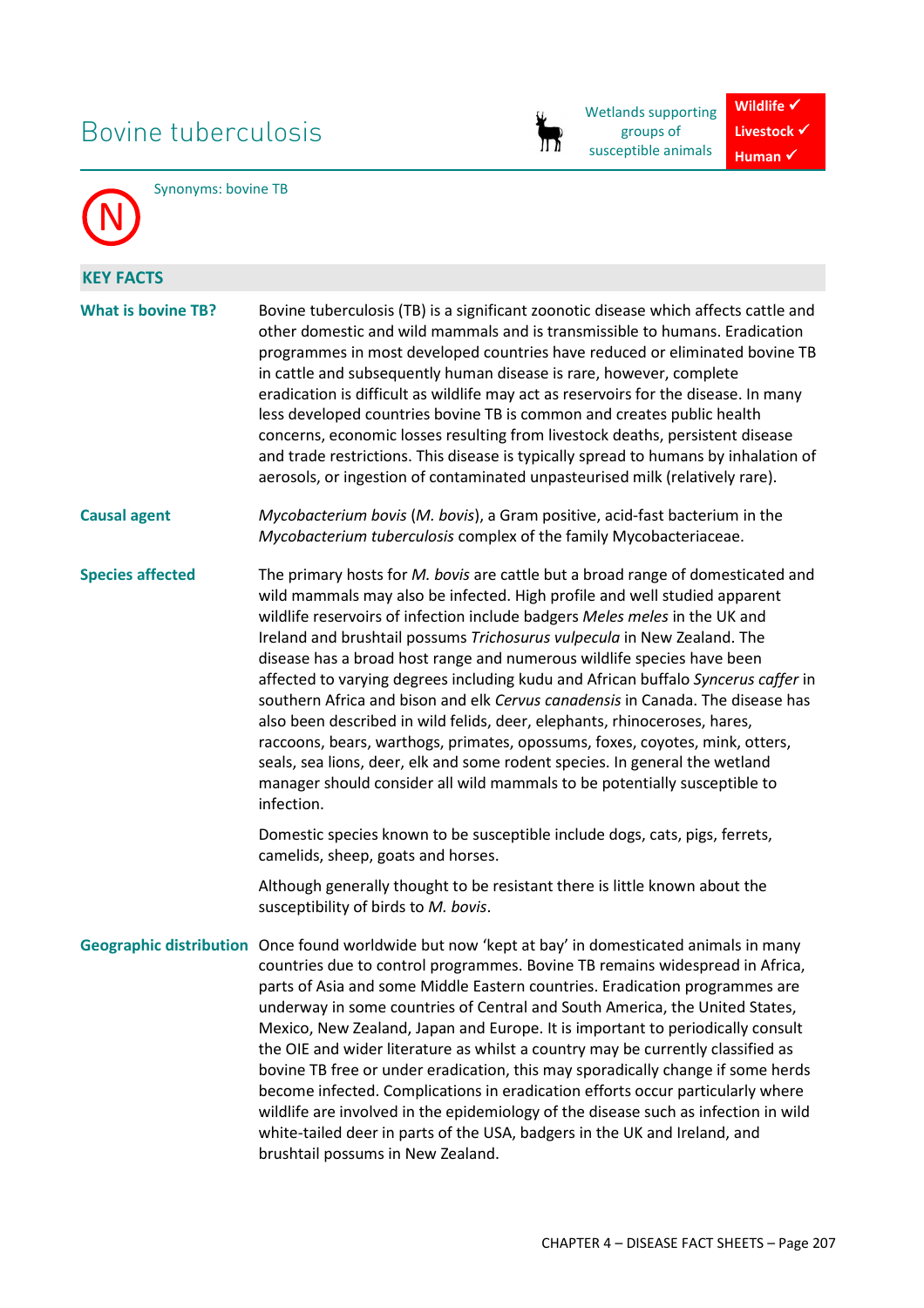| <b>Environment</b>                                                  | Wetlands supporting groups of susceptible animals.                                                                                                                                                                                                                                                                                                                                                                                                                                                                                                                                                                                                                                                                                                                                                                                                                                                                                                                                                     |  |  |  |  |  |  |
|---------------------------------------------------------------------|--------------------------------------------------------------------------------------------------------------------------------------------------------------------------------------------------------------------------------------------------------------------------------------------------------------------------------------------------------------------------------------------------------------------------------------------------------------------------------------------------------------------------------------------------------------------------------------------------------------------------------------------------------------------------------------------------------------------------------------------------------------------------------------------------------------------------------------------------------------------------------------------------------------------------------------------------------------------------------------------------------|--|--|--|--|--|--|
|                                                                     | Survival of M. bovis in the environment is primarily affected by exposure to<br>sunlight. In cold, dark and moist conditions it can survive for several months and<br>at 12-24°C (54-75°F), depending on the exposure to sunlight, survival time varies<br>from 18 to 332 days. Studies showed M. bovis remained viable for four to eight<br>weeks in dry or moist soil samples in 80% shade [34°C (93°F)] and another<br>showed it was destroyed within four days in either summer or winter on New<br>Zealand pastures.                                                                                                                                                                                                                                                                                                                                                                                                                                                                              |  |  |  |  |  |  |
| <b>TRANSMISSION AND SPREAD</b>                                      |                                                                                                                                                                                                                                                                                                                                                                                                                                                                                                                                                                                                                                                                                                                                                                                                                                                                                                                                                                                                        |  |  |  |  |  |  |
| Vector(s)                                                           | As discussed above, maintenance and spillover hosts may both act as disease<br>vectors. The bacterial agent may be carried on the clothing or shoes of<br>personnel in contact with infected animals.                                                                                                                                                                                                                                                                                                                                                                                                                                                                                                                                                                                                                                                                                                                                                                                                  |  |  |  |  |  |  |
| <b>How is the disease</b>                                           | The main source of transmission is an infected animal. M. bovis may be<br>transmitted to animals? transmitted by aerosol inhalation (organisms excreted in exhaled air), secretions<br>and excretions, by ingestion (contaminated food/water) or by cutaneous<br>infection (through wounds or abrasions). Genital and congenital infections occur<br>but are rare. The chief mode of transmission is exchange of respiratory<br>secretions between infected and uninfected animals and ingestion of infected<br>milk for calves. Population densities and social structure can be key in M. bovis<br>transmission which usually occurs when animals are in close contact.                                                                                                                                                                                                                                                                                                                              |  |  |  |  |  |  |
|                                                                     | Humans have been known to transmit M. bovis to cattle, which is linked to<br>genitourinary TB, and most reported cases are associated with urination in<br>cowsheds.                                                                                                                                                                                                                                                                                                                                                                                                                                                                                                                                                                                                                                                                                                                                                                                                                                   |  |  |  |  |  |  |
| <b>How does the disease</b><br>spread between groups<br>of animals? | Infection has been observed to spread in both directions between livestock and<br>wildlife, when both share the same environment and food. Examples of such<br>spread include infection in badgers in the UK and possums in New Zealand.<br>Potential routes of transmission include by aerosol, when in close proximity,<br>and by ingestion when feeding in contaminated environments. In pigs, ferrets<br>and most likely deer, ingestion seems to be the primary route of transmission.<br>Cats may be infected via ingestion or percutaneous transmission in bites and<br>scratches or by the respiratory route. Non-human primates are typically<br>infected by inhalation. Predatory and scavenging animals are infected from<br>consumption of infected prey. In the case of badgers, aerosol transmission<br>would appear to be the main route with biting being an additional possibility.<br>M. bovis may be shed in the urine and the faeces of infected badgers with<br>advanced disease. |  |  |  |  |  |  |
| <b>How is the disease</b><br>transmitted to humans?                 | M. bovis can be transmitted to humans in a number of ways, primarily through<br>ingestion of unpasteurised milk and other dairy products, and inhalation of<br>aerosols. Although rare, agricultural workers in contact with infected livestock<br>are at risk of developing pulmonary bovine TB by inhaling aerosolised bacteria.<br>Infection may also be caused by ingestion of raw or undercooked meat and<br>through breaks in the skin.                                                                                                                                                                                                                                                                                                                                                                                                                                                                                                                                                          |  |  |  |  |  |  |
|                                                                     | Person-to-person transmission is possible, particularly in immunocompromised<br>humans, alcoholics or HIV-infected individuals but evidence for extensive<br>human-to human transmission is limited.                                                                                                                                                                                                                                                                                                                                                                                                                                                                                                                                                                                                                                                                                                                                                                                                   |  |  |  |  |  |  |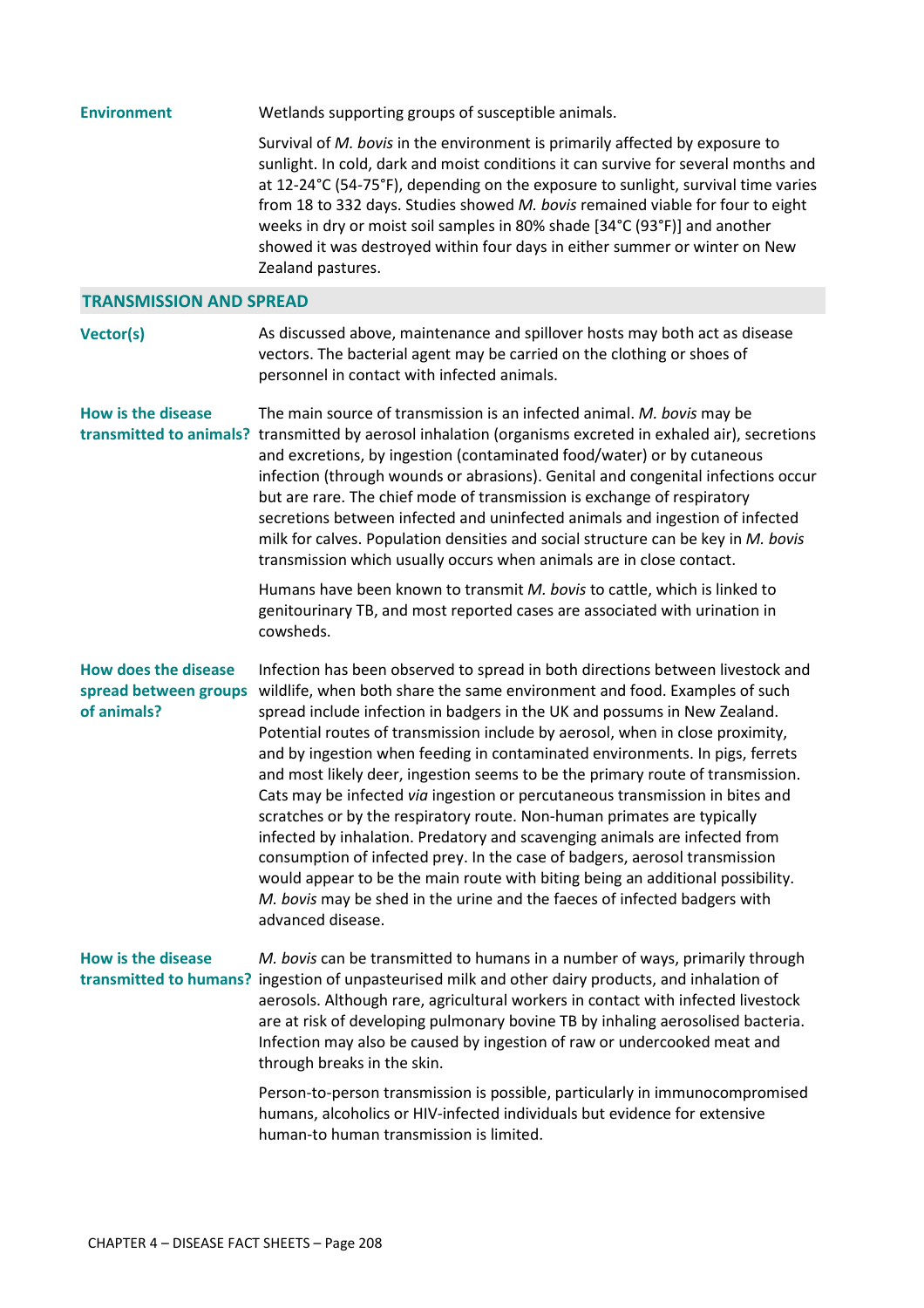## **IDENTIFICATION AND RESPONSE**

| <b>Field signs</b> | In cattle, early infections are often asymptomatic, but in the late stages<br>common symptoms include a low-grade fluctuating fever, weakness and<br>inappetence, progressive emaciation and animals with pulmonary association<br>typically have a moist cough. Animals may become acutely emaciated and<br>develop severe respiratory distress in the terminal stages.                                                                                                                                                                                                                                                                                                                                                                                                                                                                                                                                                                                                                                                                                                                                                                                                                            |
|--------------------|-----------------------------------------------------------------------------------------------------------------------------------------------------------------------------------------------------------------------------------------------------------------------------------------------------------------------------------------------------------------------------------------------------------------------------------------------------------------------------------------------------------------------------------------------------------------------------------------------------------------------------------------------------------------------------------------------------------------------------------------------------------------------------------------------------------------------------------------------------------------------------------------------------------------------------------------------------------------------------------------------------------------------------------------------------------------------------------------------------------------------------------------------------------------------------------------------------|
|                    | In cervids, infections may be subacute or cause chronic disease with variable<br>rates of progression. Some animals may only show abscesses of unknown origin<br>with additional symptoms developing years later and other cases may exhibit<br>rapid dissemination with relatively quick onset of symptoms.                                                                                                                                                                                                                                                                                                                                                                                                                                                                                                                                                                                                                                                                                                                                                                                                                                                                                        |
|                    | In general, any field signs seen depend on the host species. Often there may be<br>no obvious clinical signs. The most likely presentation in wildlife such as wild<br>ungulates and carnivores (e.g. lions) with advanced disease, is progressive<br>wasting, emaciation and weakness, possibly with coughing in the former.                                                                                                                                                                                                                                                                                                                                                                                                                                                                                                                                                                                                                                                                                                                                                                                                                                                                       |
| suspected          | Recommended action if Contact and seek assistance from appropriate animal health professionals.<br>Bovine TB is a notifiable disease and suspected cases must be reported<br>immediately to local and national authorities and the OIE.                                                                                                                                                                                                                                                                                                                                                                                                                                                                                                                                                                                                                                                                                                                                                                                                                                                                                                                                                             |
| <b>Diagnosis</b>   | Based on clinical signs alone, bovine TB can be very difficult to diagnose and<br>there are numerous other conditions which display similar signs (including a<br>broad range of bacterial and parasitic infections). In developed countries most<br>infections in domestic livestock are diagnosed by routine testing or found at the<br>slaughterhouse.                                                                                                                                                                                                                                                                                                                                                                                                                                                                                                                                                                                                                                                                                                                                                                                                                                           |
|                    | Bovine TB may be diagnosed in live cattle in the field with the tuberculin skin<br>test. A strong skin-based immune response to bovine tuberculin is consistent<br>with infection. In many instances this is performed in a comparative manner,<br>using avian tuberculin in addition to bovine. The magnitude of the avian<br>response is taken into consideration when determining positive or negative<br>status. All skin tests are two step procedures involving tuberculin injection on<br>day one, and a reading of the skin response 72 hours later. Presumptive testing<br>may be carried out using histopathology and/or the microscopic demonstration<br>of acid-fast bacilli, where direct smears from clinical samples or tissues (usually<br>collected post mortem) may be stained with the Ziehl Neelsen stain, a<br>fluorescent acid-fast stain or immunoperoxidase techniques. Confirmatory<br>testing involves isolation of M. bovis on selective culture media, which are<br>incubated for eight weeks. The organism can be confirmed with biochemical<br>tests or polymerase chain reaction (PCR) assays (including spoligotyping which<br>can both confirm and type bacteria). |
|                    | Blood-based tests for immune responses to M. bovis include the lymphocyte<br>proliferation and gamma-interferon assays and serological tests. For the<br>diagnosis of infection in animals that are difficult to capture or handle (wildlife<br>or zoo animals), blood based tests may be more useful than the skin tests as<br>only one capture event is required.                                                                                                                                                                                                                                                                                                                                                                                                                                                                                                                                                                                                                                                                                                                                                                                                                                 |
|                    | In cervids, bovine TB should be considered as a differential diagnosis when<br>abscesses of unknown cause are found.                                                                                                                                                                                                                                                                                                                                                                                                                                                                                                                                                                                                                                                                                                                                                                                                                                                                                                                                                                                                                                                                                |

### **PREVENTION AND CONTROL IN WETLANDS**

**Environment** In a wetland setting, disinfection is unlikely to be considered a viable control measure. In domestic animal housing, however, **disinfection and sanitisation**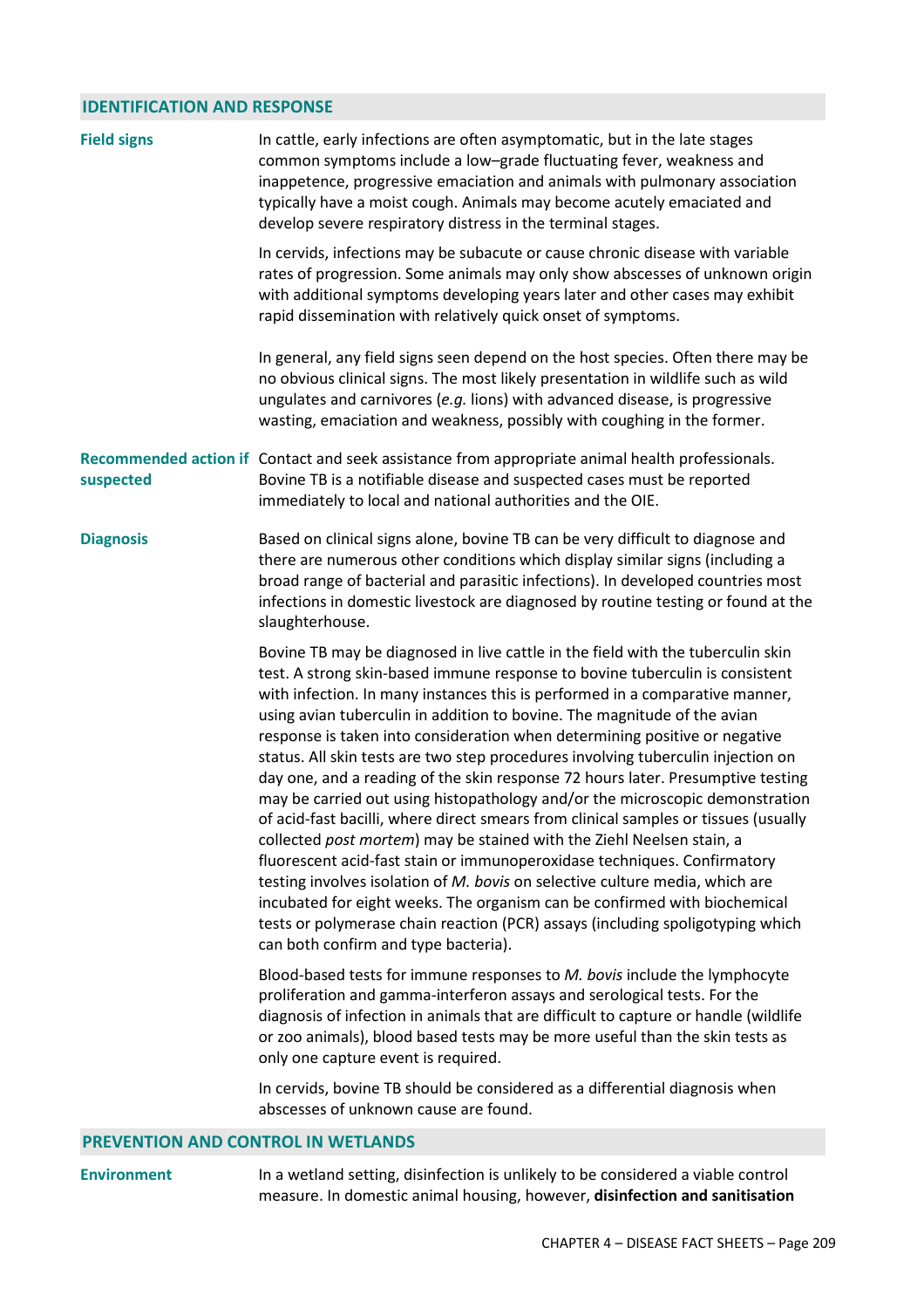may help minimise spread of *M. bovis* within a herd. It is important to use an effective disinfectant, such as 5% phenol, iodine solutions with a high concentration of available iodine, or glutaraldehyde, as *M. bovis* is moderately resistant and long contact times are necessary for inactivation. On infected farms rodent control may be advisable given these species may become infected and may be able to transmit infection more widely.

**Livestock** The insidious, chronic nature of this disease makes prevention or early detection and control imperative. The most effective method to eradicate bovine TB from domesticated animals is the **test-and-slaughter** technique. However, eradication efforts can be complicated by the occurrence of *M. bovis* in wildlife reservoir hosts.

### **Summary of some methods to decrease the risk of bovine TB in cattle:**

- Where possible maintain a closed herd (a herd with animals all bred from within the same herd).
- **EXECUTE:** Limit opportunities for contact with neighbouring herds.
- Isolate and test purchased stock.
- Isolate and test cattle re-entering the herd.
- **Enforce biosecurity on premises to prevent contact with cattle of unknown** bovine TB status.
- **Develop and implement a herd health programme (record individual** records).
- Keep stocking densities low.
- In collaboration with the authorities conduct routine diagnostic tests and report suspected cases and dead animals.
- **If suspected cases confirmed then quarantine the animals and bovine TB** test the rest of the herd and re-tested periodically.
- **Develop a bovine TB testing policy for employees.**
- **EXECONT CONTROL OF WILD THE CONTROL CONTROL CONTROL CONTROL CONTROL CONTROL CONTROL CONTROL CONTROL CONTROL CONTROLL 20 ID 2010 CONTROLL 20 ID 2010 CONTROLL CONTROLL CONTROLL CONTROLL CONTROLL** the reservoir.

Carcases with confirmed bovine TB should not be used for human consumption and the herd of origin of the infected carcase should be bovine TB tested.



**A badger entering a cattle shed, and a badger-proofed shed, which is a relatively straightforward means by which contact between livestock and wildlife can be reduced (***Fera***).** 

**Wildlife** However desirable, there are many difficulties in controlling the disease in wildlife. Control can be achieved to some extent by using a combination of surveillance and management to monitor and control the spread and occurrence of the disease. Within *well managed* strategies, **culling** of infected wildlife may be considered but *ad hoc* or even well planned culling may not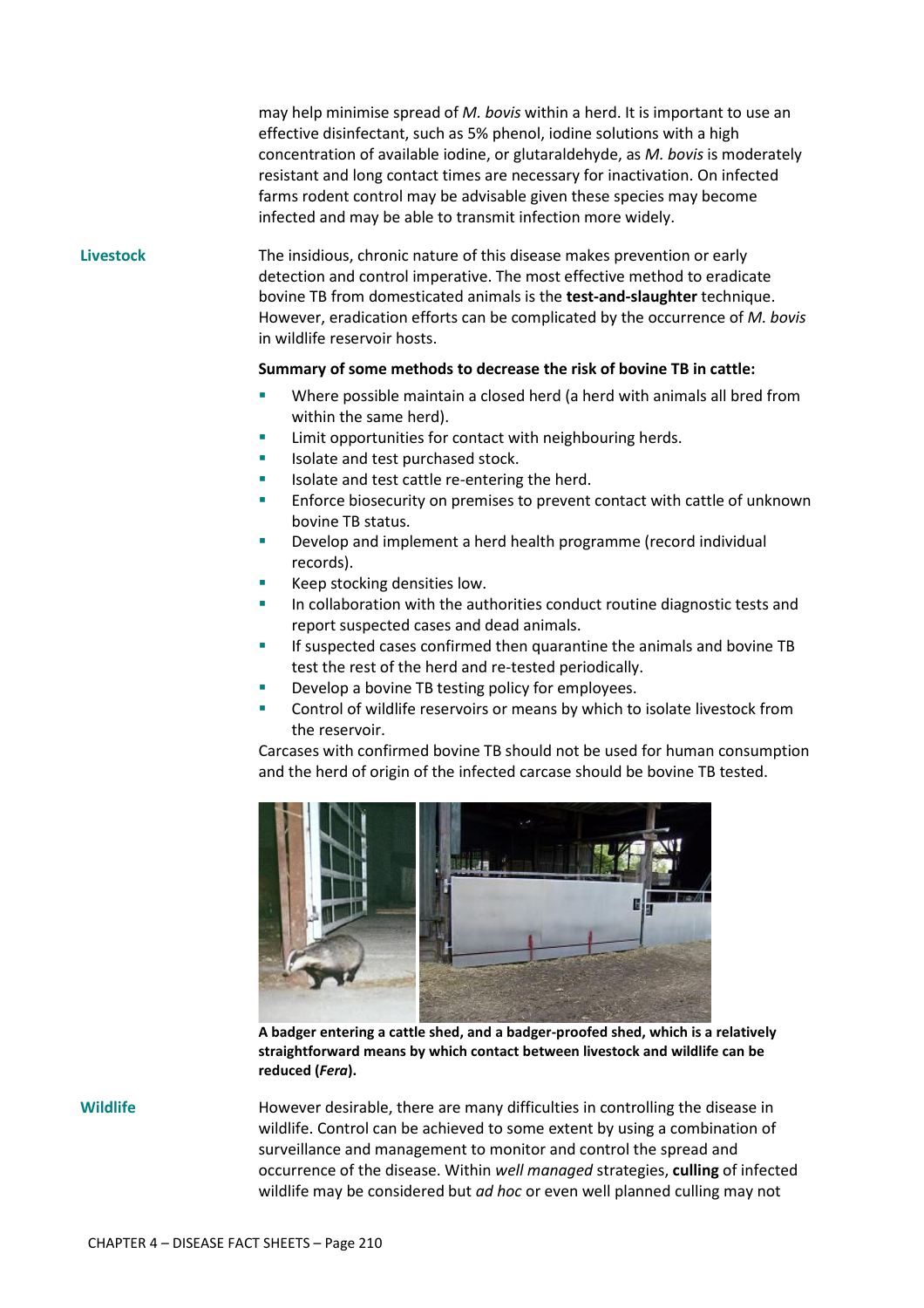|                            | bring benefits and may even exacerbate the problem. Also, this measure is<br>unlikely to constitute an 'ecosystem approach' to health.                                                                                                                                                                                                                                                                                                                                                                                                                                                                                                                                                                                                                                                                                                                                                                                                                                                                                                                                                                      |
|----------------------------|-------------------------------------------------------------------------------------------------------------------------------------------------------------------------------------------------------------------------------------------------------------------------------------------------------------------------------------------------------------------------------------------------------------------------------------------------------------------------------------------------------------------------------------------------------------------------------------------------------------------------------------------------------------------------------------------------------------------------------------------------------------------------------------------------------------------------------------------------------------------------------------------------------------------------------------------------------------------------------------------------------------------------------------------------------------------------------------------------------------|
|                            | Restricting access of wildlife to infected domestic herds helps to reduce risk.<br>This might be achieved in various ways including use of physical barriers to<br>restrict wildlife access to domestic animal housing.                                                                                                                                                                                                                                                                                                                                                                                                                                                                                                                                                                                                                                                                                                                                                                                                                                                                                     |
|                            | In some wildlife populations reducing population density and/or changing<br>social behaviour can help to reduce risk. This may be achieved in a number of<br>ways including not providing supplementary food which can maintain animals<br>above a carrying capacity for an area and not using feeding stations (for e.g.<br>hunter or tourist interests) to reduce risk of transmission at these localised<br>feeding sites.                                                                                                                                                                                                                                                                                                                                                                                                                                                                                                                                                                                                                                                                               |
|                            | Vaccination is a possibility for control of the disease in wildlife (primarily to<br>reduce risk to livestock). However, the only TB vaccine currently licensed for use<br>in wildlife is an injectable BCG vaccine for badgers in use in the UK.                                                                                                                                                                                                                                                                                                                                                                                                                                                                                                                                                                                                                                                                                                                                                                                                                                                           |
| <b>Humans</b>              | Humans should protect themselves by wearing protective clothing (including<br>gloves, masks) when dealing with infected animals as infections in humans are<br>difficult to treat. Cooking meat thoroughly or pasteurisation of milk and other<br>dairy products reduces risk of infection.                                                                                                                                                                                                                                                                                                                                                                                                                                                                                                                                                                                                                                                                                                                                                                                                                 |
| <b>IMPORTANCE</b>          |                                                                                                                                                                                                                                                                                                                                                                                                                                                                                                                                                                                                                                                                                                                                                                                                                                                                                                                                                                                                                                                                                                             |
| <b>Effect on wildlife</b>  | In some situations M. bovis may be a serious threat to wildlife in particular<br>where disease becomes endemic and present in a wide range of hosts (e.g.<br>some southern African protected areas). It can affect common and threatened<br>species alike and in some species (e.g. lions) has been found to negatively affect<br>social structures and ultimately populations. In Spain, M. bovis infection is a<br>cause of serious concern for the conservation of the highly endangered Iberian<br>lynx Lynx pardinus.                                                                                                                                                                                                                                                                                                                                                                                                                                                                                                                                                                                  |
| <b>Effect on livestock</b> | Bovine TB is of significant importance to the cattle industry in terms of loss of<br>production, control measures and trade restrictions. Presence of the disease<br>may also lead to loss of consumer confidence in milk and beef products.<br>Potential human health risks in the developing world, in particular, and the<br>additional potential for infection in a wide range of hosts including free-roaming<br>wildlife increases the need for control in domestic situations.                                                                                                                                                                                                                                                                                                                                                                                                                                                                                                                                                                                                                       |
| <b>Effect on humans</b>    | Public health concerns arise from the possibility of human infection with M.<br>bovis through the consumption of unpasteurised dairy products or meat from<br>infected animals. Although rare in countries with bovine TB eradication<br>programmes and pasteurised milk, it is still a significant concern in countries<br>where the disease is poorly controlled. Incidence appears higher in personnel<br>that work closely with cattle such as farmers and abattoir staff. It has also been<br>documented that humans can be infected by exposure to other species,<br>including goats, farmed elk and even rhinoceros. In countries where bushmeat<br>is eaten wildlife species may be a particular source of infection. In some<br>communities the close contact of humans and animals may facilitate disease<br>transmission, for example, in some African countries cattle are an integral part<br>of life and are present at ceremonies representing wealth and animals working<br>in agriculture. People infected with HIV are also at increased risk from<br>opportunistic bovine TB infections. |